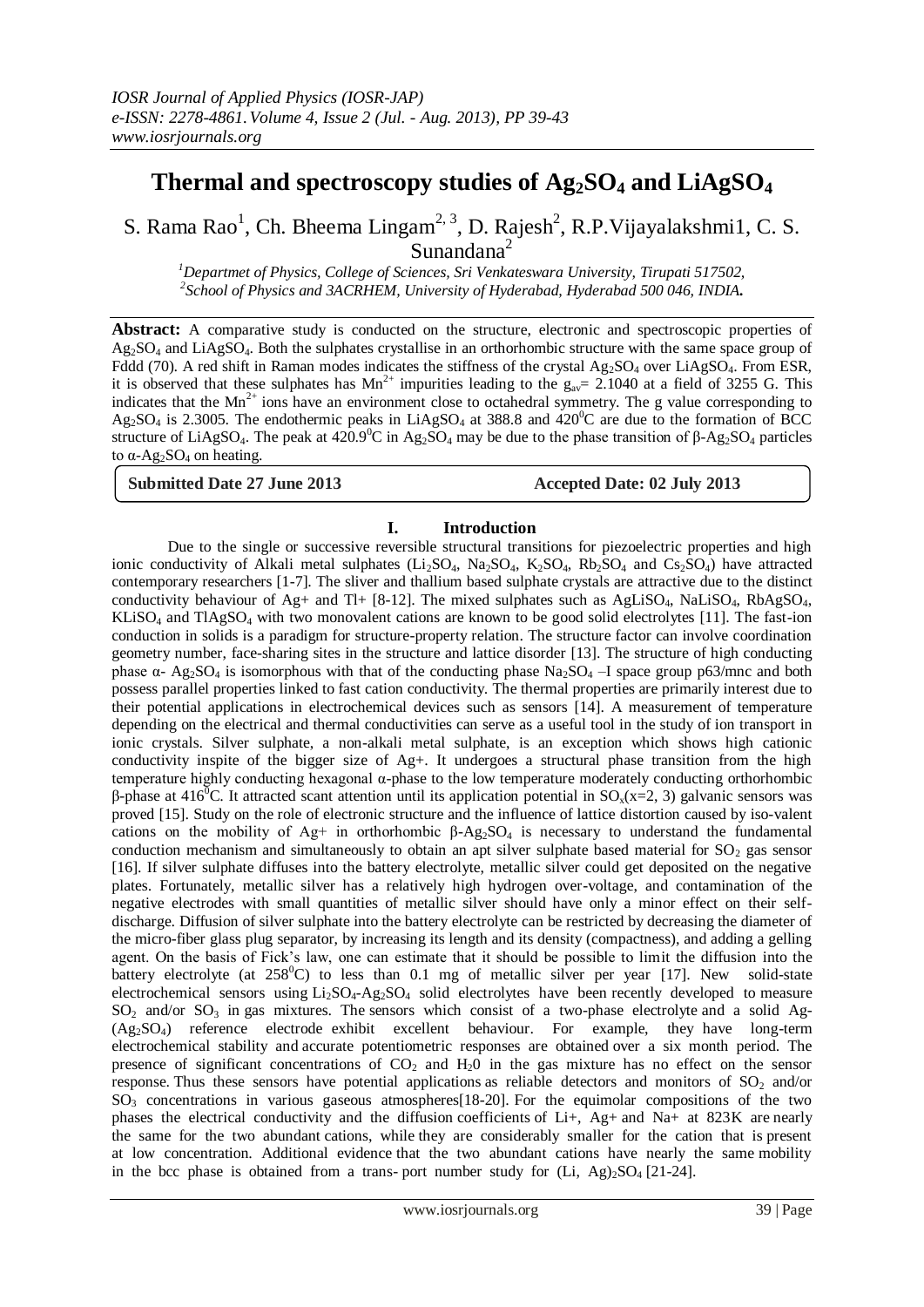# **II. Experimental**

# **2.1 Synthesis**

The materials used in this experiment  $Li_2SO_4$ .H<sub>2</sub>O (Alfa) and Ag<sub>2</sub>SO<sub>4</sub> (AR) were been mixed in 1:1 ratio and grinded for one hour in a agate mortor and then transferred to heater. The powder is heated at  $200^{\circ}$ C for 10 hours, and subsequently cooled to room temperature.  $LiAgSO<sub>4</sub>$  was again thoroughly grinded and used for further characterization.

# **2.2 Instrumentation**

The crystal structure of the samples was characterized by X-ray powder diffractometer using Co K $\alpha$ radiation ( $\lambda = 1.7889$  Å). The morphologies and chemical composition of these samples were obtained by Field emission scanning microscopy (FESEM) and for chemical composition using energy dispersive X- ray scattering (EDS) analysis (a model no ULTRA- 55, ZEISS, Japan).Raman spectra were recorded at 300K in a backscattering geometry with Horiba JobinYvon, LabRAM- HR800 micro-Raman system using 514.5 nm excitation from Ar+ gas laser. The differential scanning calorimetry (DSC) was done using DuPont 9900 model DSC instrument. Finally, the electron spin resonance spectra (EPR) were recorded on a JEOL9FE-3X) X-Band spectrometer under optimized conditioned of modulation amplitude, receiver gain, time constant and scan time.

## **III. Results And Discussion**

**3.1 Structure and morphology** The structure and morphology of Ag<sub>2</sub>SO<sub>4</sub> and LiAgSO<sub>4</sub> are studied using XRD and FESEM-EDS, the corresponding XRD pattern is given in Figs.1 and 2. From Fig.1A, the XRD pattern of  $Ag_2SO_4$  is identified as orthorhombic (a= 5.817, b=12.70 and c=10.269) with the space group of Fddd (70). The diffraction peaks observed from XRD are (040), (202), (331), (151), (511), (260), (602), (642), (800), and (084). The peaks (602) and (800) are found to be high intensive. The obtained XRD pattern matches well with the standard data (JCPDS card no. 07-0203) as reported here in. Whereas, the XRD pattern (see Fig.2A) of  $LiAgSO<sub>4</sub>$  is also identified as orthorhombic ( $a=10.25$ ,  $b=12.69$  and  $c=5.843$ ). The diffraction peaks from XRD are observed as (200), (040), (311), (022), (202), (331), (151), (351), (062), (080), (333), (371), and (602). The peak (220) is found to be high intensive. The obtained XRD pattern matches well with the standard data (JCPDS card no. 52- 1211). The structure details of  $Ag_2SO_4$  and  $LiAgSO_4$  are in good agreement with the previous studies. Then the morphology and surface characteristics of  $Ag_2SO_4$  and  $LiAgSO_4$  are understood from the FEMSEM. LiAgSO<sub>4</sub> samples have nano particles with the average size of 100-120 nm which is shown in Fig.2B. In the case of Ag2SO4, the average particle size is found to be 10-20 nm (see Fig.1B). The elemental analysis of LiAgSO<sup>4</sup> and Ag2SO<sup>4</sup> samples was determined by using EDS technique. The EDS clearly shows the formation of Ag, O and S elements, formation of LiAgSO<sub>4</sub> and Ag<sub>2</sub>SO<sub>4</sub> and the EDS analysis confirms that the chemical composition of  $LiAgSO<sub>4</sub>$  and  $Ag<sub>2</sub>SO<sub>4</sub>$  is almost in stoichiometric ratios.

### **3.2 Raman Spectroscopy and phase transition**

The obtained Raman spectra of  $LiAgSO_4$  and  $Ag_2SO_4$  are shown in Fig.3A. One external mode is observed in both the spectra, in accordance with the model that the high- conducting solid phases with reorienting sulphate ions. The spectra look similar to those of the melts, which is a general finding for superionic materials. The observed mode frequencies for LiAgSO<sub>4</sub> and Ag<sub>2</sub>SO<sub>4</sub> are  $v_1$ ,  $v_2$ ,  $v_3$  and  $v_4$  which are basically from sulphate –ion intermolecular vibrations. Furthermore, the mode frequencies of solid phases agree with previous calculations [18-25]. This confirms our synthesis and structure of the  $LiAgSO<sub>4</sub>$  and Ag<sub>2</sub>SO<sub>4</sub>. We observed 91.6 cm<sup>-1</sup> as  $v_{ext}$ . The intense peak at 970 cm<sup>-1</sup> is denoted as  $v_1$ , whereas 427 and 457 cm<sup>-1</sup> are under the  $v_2$  band. The peaks 1007 cm<sup>-1</sup> and 1045 cm<sup>-1</sup> are  $v_3$  band. The  $v_4$  consists of 623 cm<sup>-1</sup> mode.  $v_1$  and  $v_4$  modes decreases with increasing size of the alkali metal cations. By comparing with Raman spectra of  $A_{2,5}O_4$ , it is observed that the intensity of  $v_2$  and  $v_4$  bands decreases i.e they are inactive. Whereas the intensity of  $v_3$  band increases i.e it is active. The intensity of  $v_1$  band remains same.

# **3.3 Differential Scanning calorimetry**

A typical DSC curve of heat flow vs sample temperature consists of a series of peaks measured against a standard sample (Iridium) in upward as well as downward direction. The position, shape and the number of peaks will help in identifying the thermal events occurring in the substance. More importantly, since the areas under the peaks are related to the enthalpy of transmission, these facts are used for quantitative determination of thermodynamic quantities. Any phenomenon that produces enthalpy changes or change of heat capacity is denoted by DSC. Physical changes in solids may involve evolution or absorption of heat. This is viewed in DSC as an exothermic or endothermic peak. A transition such as melting or a structural phase transition yields an endothermic, while an amorphous to crystalline transition gives an exothermic. DSC analysis of the  $A_2$ ,  $SO_4$  and LiAgSO<sub>4</sub> is carried out at the heating rate 10C/min up to  $600^{\circ}$ C as shown in Fig.3B. A strong H<sub>2</sub>O peak present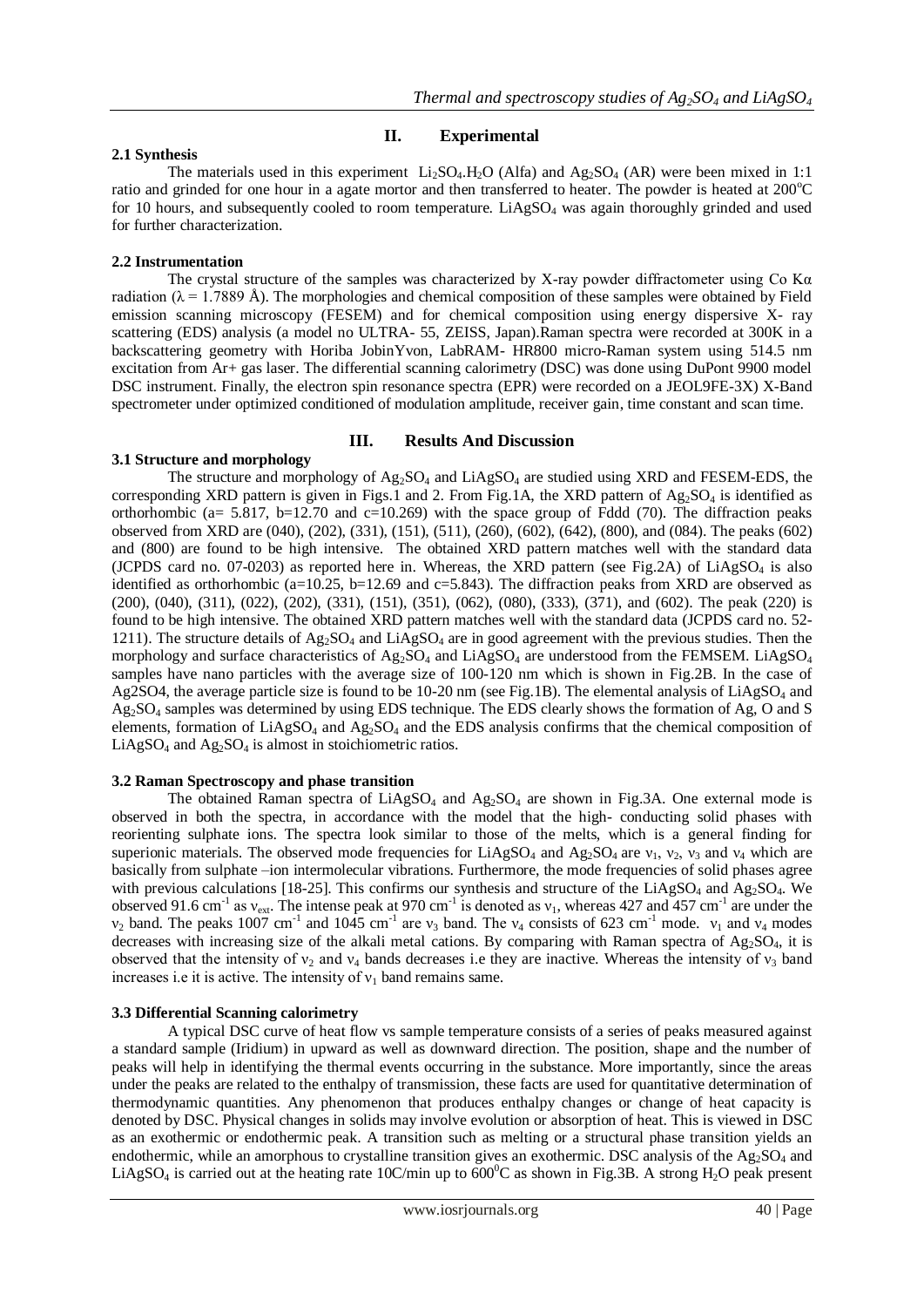at 141.13 in LiAgSO<sub>4</sub>, interestingly it is not found in Ag<sub>2</sub>SO<sub>4</sub>. The small endothermic peaks in LiAgSO<sub>4</sub> at 388.8 and  $420^{\circ}$ C are due to the formation of BCC structure of LiAgSO<sub>4</sub>. Knowing that a mechanical mixture cannot be absolutely homogenous, the small endothermic peak at  $515.9^{\circ}$ C is observed in LiAgSO<sub>4</sub>. And the thermal effect starting at  $542.8^{\circ}$ C is purely from the melting point of the BCC LiAgSO<sub>4</sub>. The peak at  $420.9^{\circ}$ C in Ag<sub>2</sub>SO<sub>4</sub> may due to the phase transition of β-Ag<sub>2</sub>SO<sub>4</sub> particles to  $\alpha$ -Ag<sub>2</sub>SO<sub>4</sub> on heating. On heating, the excess heat flow at the structural transition was recorded as DSC signal by S.W.Tao et al noticed two small anomalies at 427.7C and 567.9 $^{\circ}$ C. It was found that the anomaly depended on the turning temperature at which a cooling run was changed to a heating run [22].

#### **3.4 Electron spin resonance**

Electron spin resonance is a specific microscopic probe to examine molecular environments in crystalline and disordered systems. Under favourable circumstances, it is possible to create and stabilize paramagnetic radicles which may reflect certain aspects of dynamics- which may be characteristic of the system itself. Presently we describe our efforts to stabilize and identify molecular paramagnetic radicles in  $Ag_2SO_4$  and LiAgSO<sub>4</sub>. The ESR spectra of Ag<sub>2</sub>SO<sub>4</sub> and LiAgSO<sub>4</sub> are shown in Figs.3C and D. The ESR signals suggesting a common origin for the paramagnetic centres are involved. In the spectra of LiAgSO<sub>4</sub>, we observed six sharp peaks almost with equal spacing 98 G. These are due to  $Mn^{2+}$  impurity present in LiAgSO<sub>4</sub>. The  $g_{av} = 2.1040$  at a field of 3255G and  $g_{cen} = 2.1238$  at a field 3219.9 G. This is due to the presence of  $Mn^{2+}$  ions in an environment close to octahedral symmetry. The g value corresponding to  $Ag_2SO_4$  is 2.3005.

#### **3.5 Fourier Transform Infrared Spectroscopy**

In order to get some structural information of  $Ag_2SO_4$  and  $LiAgSO_4$  solid solution, IR absorption spectra of a mechanically mixed powder are shown in Figs.4A and B. The free sulphate  $SO_4^2$  ion belongs to the high symmetry point group. For LiAgSO<sub>4</sub>, four fundamental internal vibration modes are observed; the symmetric stretching mode  $v_1$  and the doubly degenerate symmetric bending mode  $v_2$  are IR inactive. The asymmetric stretching mode  $v_3$  and  $v_4$  are both triply degenerate and IR active. The spectra show an increase of IR transmission, inactive absorption  $v_1$  around 619.18 cm<sup>-1</sup> and  $v_2$  is around 997.26 cm<sup>-1</sup>. More over the broadening of the IR active absorption  $v_3$  around 1112.33 cm<sup>-1</sup> and  $v_4$  around 646.58 cm<sup>-1</sup> indicates the decrease in symmetry of the SO<sub>4</sub><sup>2</sup> ions due to the incorporation of Li<sup>+</sup> ions in to the interstitial positions and/or Ag<sup>+</sup> lattice sites, resulting in the change of structural environment. That is, IR spectra indirectly demonstrate the formation of  $LiAgSO<sub>4</sub>$  phase. The higher order modes are due to the presence of  $H<sub>2</sub>O$ , which are belongs to O-H vibrations. For  $Ag_2SO_4$ , only two modes are observed at 991.78 and 1128.77 cm<sup>-1</sup>.

#### **IV. Conclusions**

A comparative study conducted on the structure, electronic and spectroscopic properties of  $A\mathfrak{g}_2$ SO<sub>4</sub> and  $LiAgSO<sub>4</sub>$  is reported. Both the sulphates crystallised in orthorhombic structure with the same space group of Fddd (70). A red shift in Raman modes indicates the stiffness of the crystal  $Ag_2SO_4$  over LiAgSO<sub>4</sub> From ESR, it is observed that these sulphates have  $Mn^{2+}$  impurities leading to the  $g_{av}= 2.1040$  at a field 3255 G. This is due to  $Mn^{2+}$  ions in an environment close to octahedral symmetry. The g value corresponding to Ag<sub>2</sub>SO<sub>4</sub> is 2.3005. The endothermic peaks in LiAgSO<sub>4</sub> at 388.8 and  $420^{\circ}$ C are due to the formation of BCC structure of LiAgSO<sub>4</sub>. The peak at 420.9<sup>0</sup>C in Ag<sub>2</sub>SO<sub>4</sub> may due to the phase transition of β-Ag<sub>2</sub>SO<sub>4</sub> particles to α-Ag<sub>2</sub>SO<sub>4</sub> on heating.

#### **References**

- [1]. Zengcai, L.; Wujun, Fu.; Andrew Payzant E.; Xiang, Y.; Zili, Wu.; Nancy J. D.; Jim, K.; Kunlun, H.; Adam J. R.; Chengdu, L.; *J. Am. Chem. Soc.,* **2013**, *135*, 975–978.
- [2]. Yusheng, Z.; Luke L. D.; *J. Am. Chem. Soc.*, **2012**, *134,* 15042–15047.
- [3]. Hisashi, K.; Kazushige, O.; Kunihito, K.; *Inorg. Chem.*, **2012**, *51,* 9259–9264.
- [4]. Radhakrishnan A. N.; Prabhakar Rao, P.; Mahesh, S. K.; Vaisakhan Thampi D. S.; Peter, K.; *Inorg. Chem.*, **2012**, *51,* 2409–2419.
- [5]. Molenda, J.; *Func. Mat. Lett*, **2011**, *4*, 107-112.
- [6]. Xin-Xing, Z.; Min L.; *J. Phys. Chem. Lett*., **2013**, *4*, 1205–1210.
- [7]. Singh, K.; Bhoga, S. S.; *Bull. Elctrochem*. **1996**, *12*, 633-642.
- [8]. H. Kasano, S. Tsuchiyama, Y. Kawamura, H. Mashiyama, Ferroelectrics, 1998, 217, 121-128.
- [9]. H. Mashiyama, J. Wu, F. Shimizu and M. Takashige, Physical society of Japan 1998, 67, 359-360.
- [10]. C. Ramasastry, C.S. Sunandana, B.S.V.S.R. Acharyulu, J Nonmetals, 1972, 1, 283-290.
- [11]. Y. Lu, E.A. Secco Solid State Ionics 53-56,223 (1992).
- [12]. A. Elfakir, J. Souron, G. Wallez, M. Quarton, M. Touboul, Solid State Ionics, 1998, 110, 145-151.
- [13]. R. A. Secco, E. A. Secco, J. Phys. Chem. Solids, 1995, 56, 1045-1051.
- [14]. HirotoTomica and Sadao Adachi J. of Solid State Science and Technology 2(6) 253-258 (2013).
- [15]. S.W. Anwane ADV. Mat Letters 3(3). 204-212 (2012).
- [16]. Singh, AnwaneS.W,Bhoga.S, Solid State Ionics 187,86-87 (1996).
- [17]. PaulRuetschi J. Power Sources 116, 53-60 (2003).
- [18]. L. Borjessand L.M. TorellPhysica Rev B 32,4 (1985).
- [19]. Q.G. LIU and W.L. WORRELLSolid Statelonics 18 & I9 (1986) 524-528 524.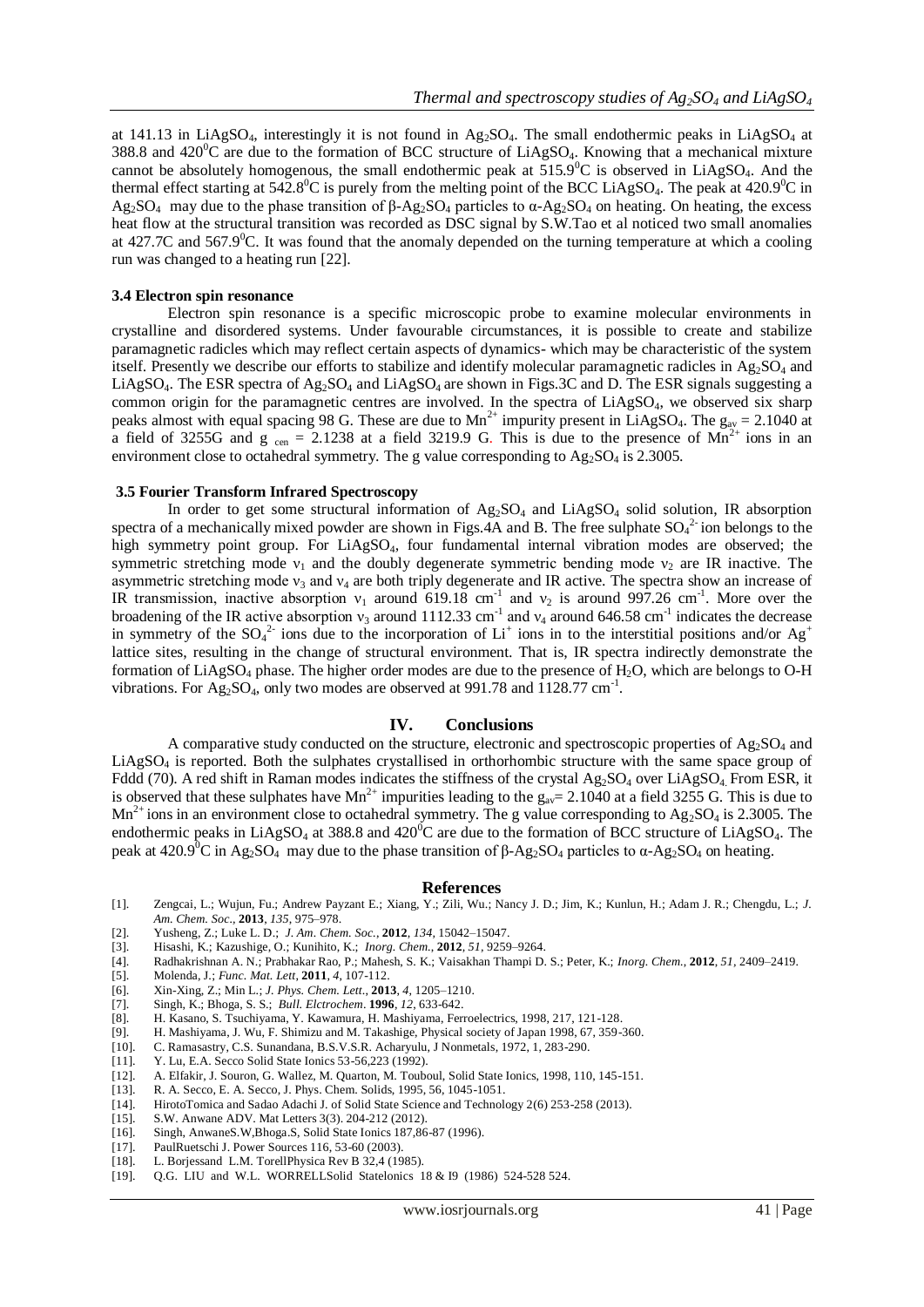- [20]. Tiwari, A.; Mishra, A.K.; Kobayashi, H; Turner, P F; IntelligentNanomaterials Wiley-Scrivener Publishing LLC, USA, 2012 ISBN 978-04-709387-99( 2012).
- [21]. S. W. AnwaneAdv. Mat. Lett.4(4), 300-309 (2013).
- [22]. S.W. Tao, X.Q. Liu, D.K. Peng, G.Y.Meng Material Letters 34, 30-35 ((1998).
- [23]. Irene Martina, Rita Weisinger, DubravkaJembrih- Simburger Manfred Schreiner Micro- RamanSpectroscopy of Silver Corrosion products e-ps 9, 1-8 (2012).
- [24]. Leif NILSSON and N.Hessel ANDERSENSolid State lonics 34, 111-119(1989).
- [25]. Roy Theberg, Arnold LundenSolid State Ionics 90 , 209-220(1996).

#### **Figure captions**

- Fig.1. The (A) X-ray diffraction, (B) FESEM and (C) EDS of Ag<sub>2</sub>SO<sub>4</sub>.
- Fig.2. The (A) X-ray diffraction, (B) FESEM and (C) EDS of LiAgSO<sup>4</sup>
- Fig.3. (A) Raman spectroscopy, (B) DSC and (C), (D) ESR of  $Ag_2SO_4$  and  $LiAgSO_4$
- Fig.5. FTIR of (A)  $Ag_2SO_4$  and (B) LiAgS $O_4$ .

500

 $\mathbf 0$ 

20

40

60

 $2\theta$  (deg)



80

100 2 4 6 8

 $\begin{array}{c|c}\n\hline\n10 & 12\n\end{array}$  $\frac{1}{14}$ 

**Figure 3: S. Rama Rao et al**